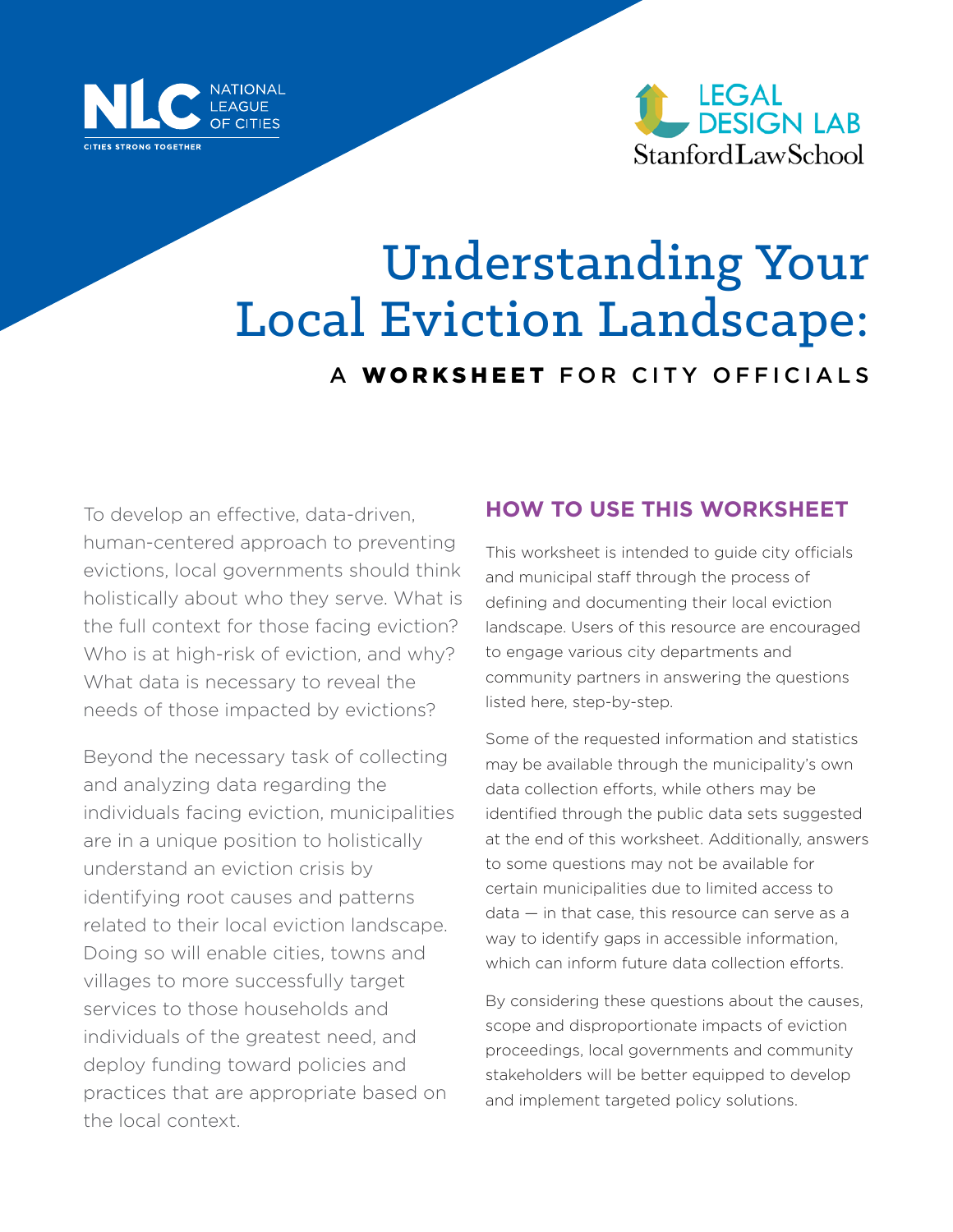# **The Scope of Your Local Eviction Crisis**

- **1.** What is the local eviction filing rate? (Number of evictions filed per 100 renter households)
- **2.** How many evictions are executed annually?
- **3.** Where do evictions most frequently take place? (e.g., At the neighborhood, ZIP code, census tract, or census block level)
	- **2. 3.**

**1.**

**4. 5.**

- 
- 4. What percentage of eviction filings are based on nonpayment of rent?
- **5.** What are the other top reasons cited in eviction filings?
	- **1. 2. 3.**
- 6. What data is being collected on both formal and informal evictions in your community? What organizations or government entities are collecting it, and how accessible is it?

**7.** How is racial equity being taken into account during the data collection and analysis process?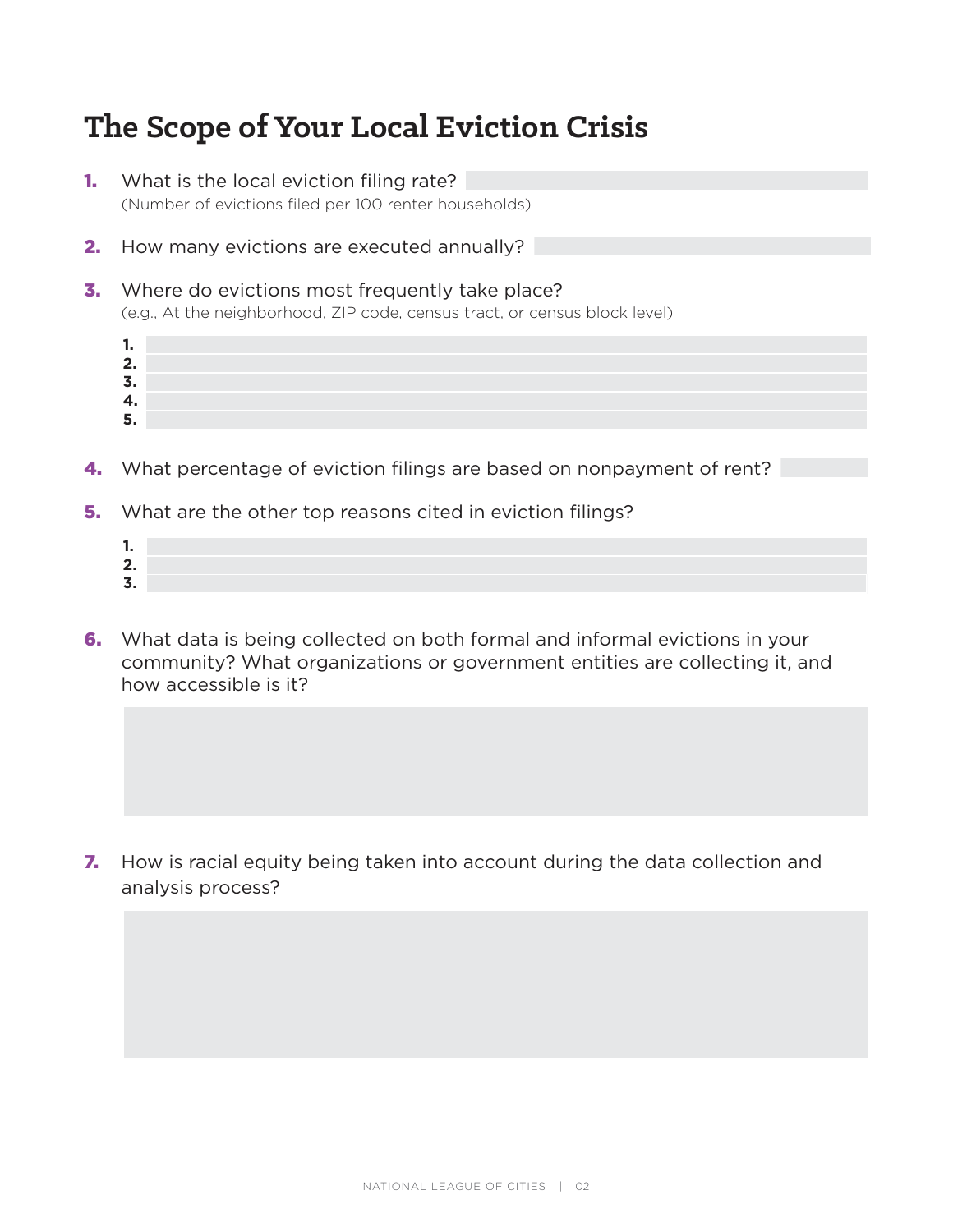# **Your Landlord Community**

- 8. What share of local units are managed by large scale property managers?
- **9.** What percentage of local units are managed by "mom and pop" landlords with 10 or fewer units?
- 10. What economic burdens do local landlords face, such as mortgages, property taxes and maintenance requirements?
- **11.** What financial assistance programs are available to landlords facing loss of income or foreclosure?

12. Are there trends in who frequently files for eviction? If so, who are these "serial evictors"? (e.g., specific leasing companies or landlords)

### **Your Tenant Community**

- **13.** What is the demographic makeup of renters and renter households in your community?
	- a. Breakdown by race
		- Percent American Indian and Alaskan Native
		- Percent Asian
		- Percent Black
		- Percent Hispanic/Latino
		- Percent Native Hawaiian or Pacific Islander
		- Percent White
		- Percent Two or More Races
		- Other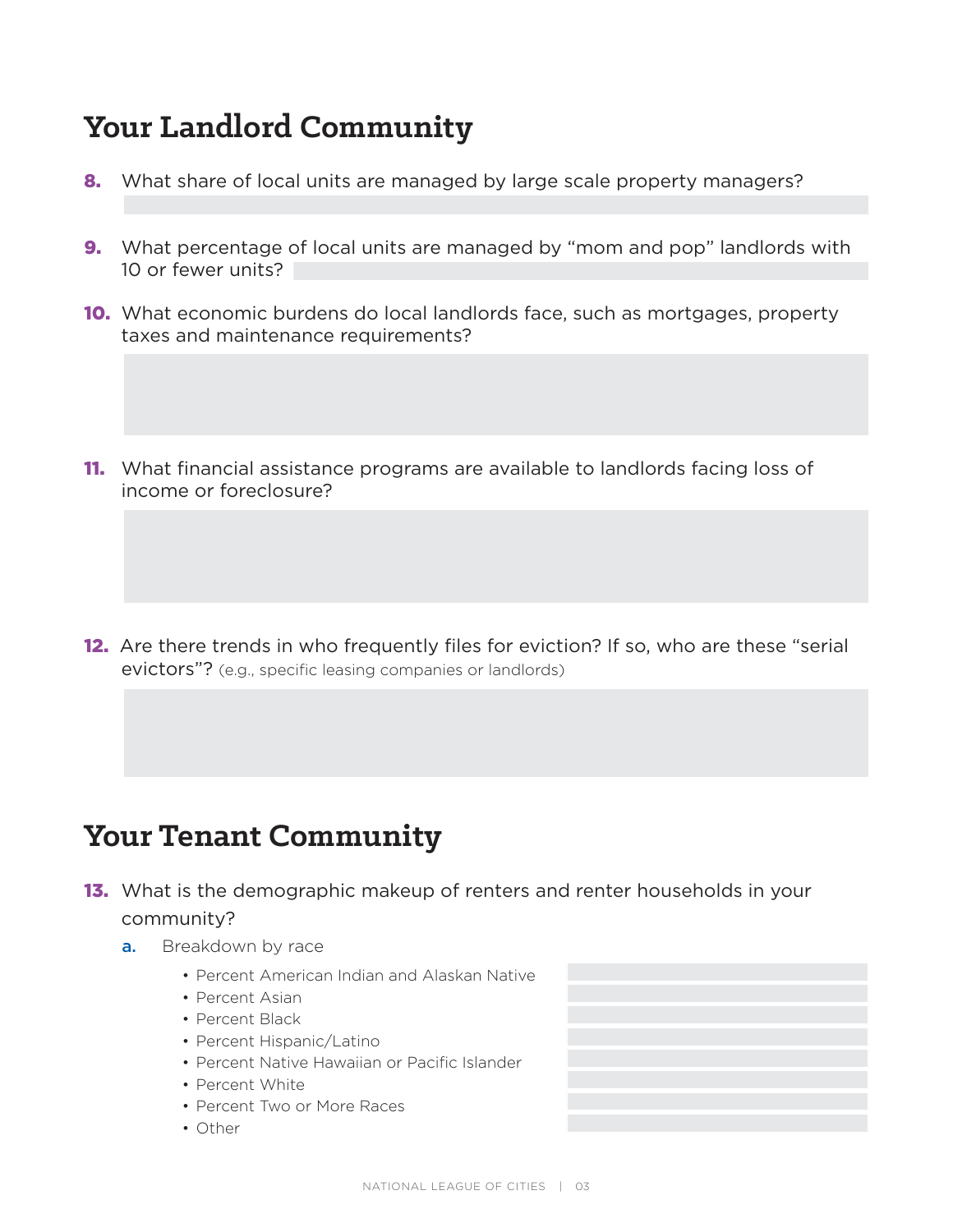- **b.** Average age of renters or share of renter households by age group
- c. Percentage of non-native English speakers
- d. Top languages spoken by percentage of population
	- **1. 2. 3.**
- **e.** Average household size

#### **14.** Who is most at risk of eviction?

Relevant factors may include race and/or ethnicity, language, immigration status, household income or employment status, family size, incarceration history and neighborhood.

**15.** What percentage of tenants have faced an eviction at least once?

- **16.** What share have faced an eviction two or more times?
- **17.** For eviction filings based on non-payment of rent, what is the average amount owed?

### **Your Economic & Other Drivers of Evictions**

**RECOMMENDATION:** To gain a more comprehensive understanding of the impact of risk factors based on tenant demographics and economic factors, disaggregate this data by race and/or ethnicity.

- **18.** What is the median gross rent?
- **19.** What is the median household income?
- 20. On average, what percentage of household income do renters spend on housing?
- **21.** What percentage of renters spend more than 30 percent of their income on housing and are therefore considered cost-burdened?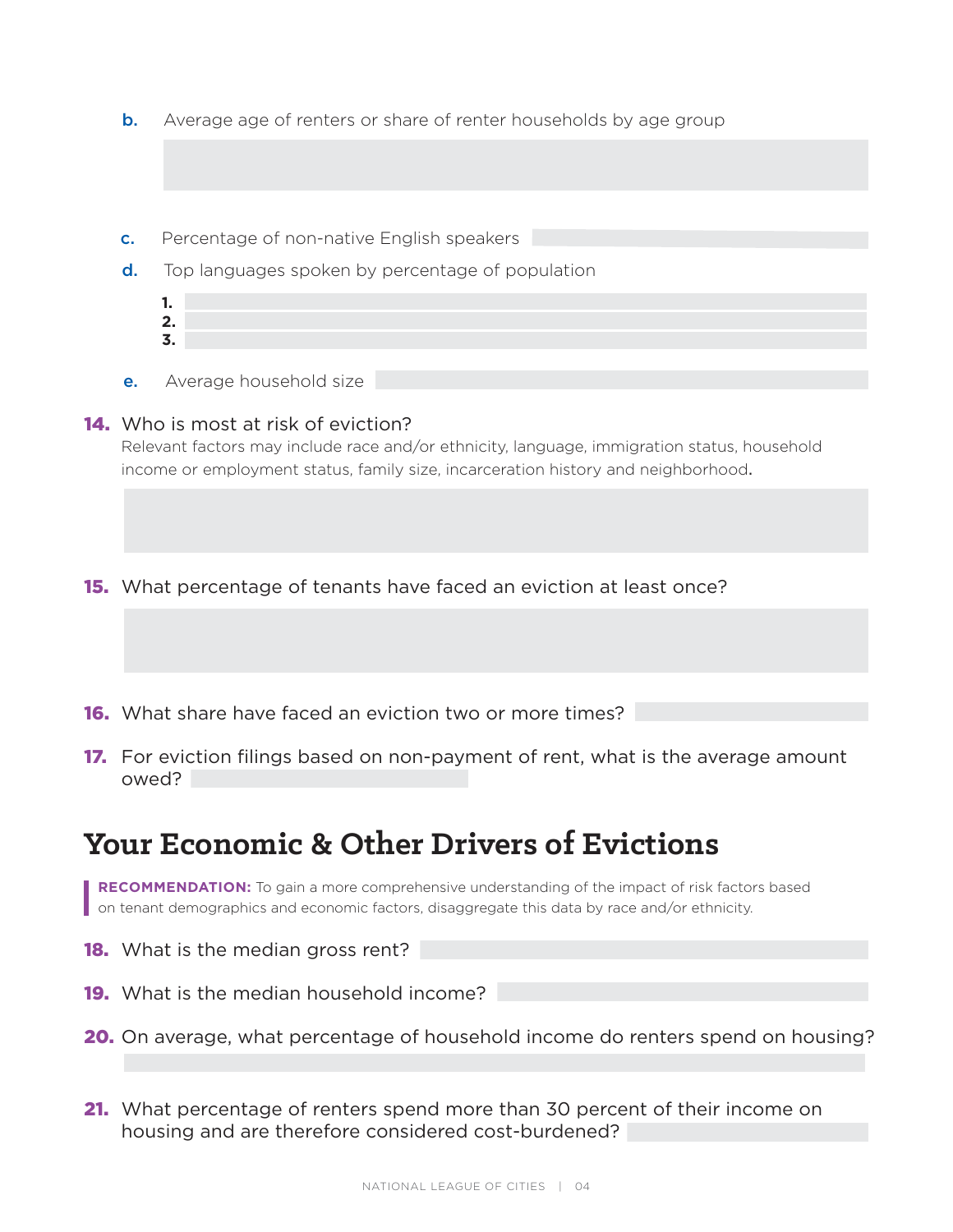- 22. What is the rental vacancy rate?
- 23. What is the local employment rate, and what are the top employment industries?
- 24. What is the local poverty rate?
- 25. What additional housing is needed by AMI group or unit size? (e.g., more affordable housing units of a certain size, multi-family homes, supportive housing)

### **Your Local Court & Housing Policy Landscape**

26. What barriers or incentives are built into your court policies related to evictions? (e.g., fees associated with filing, requirements to file eviction notices with the city, mandated mediation)

- 27. What is the local judicial sentiment and understanding of evictions and eviction prevention programs?
- 28. What is the timeline and process associated with evictions, from the moment of filing through expulsion from a unit?

Learn more about the phases of the eviction process from [EvictionInnovation.org](https://evictioninnovation.org/).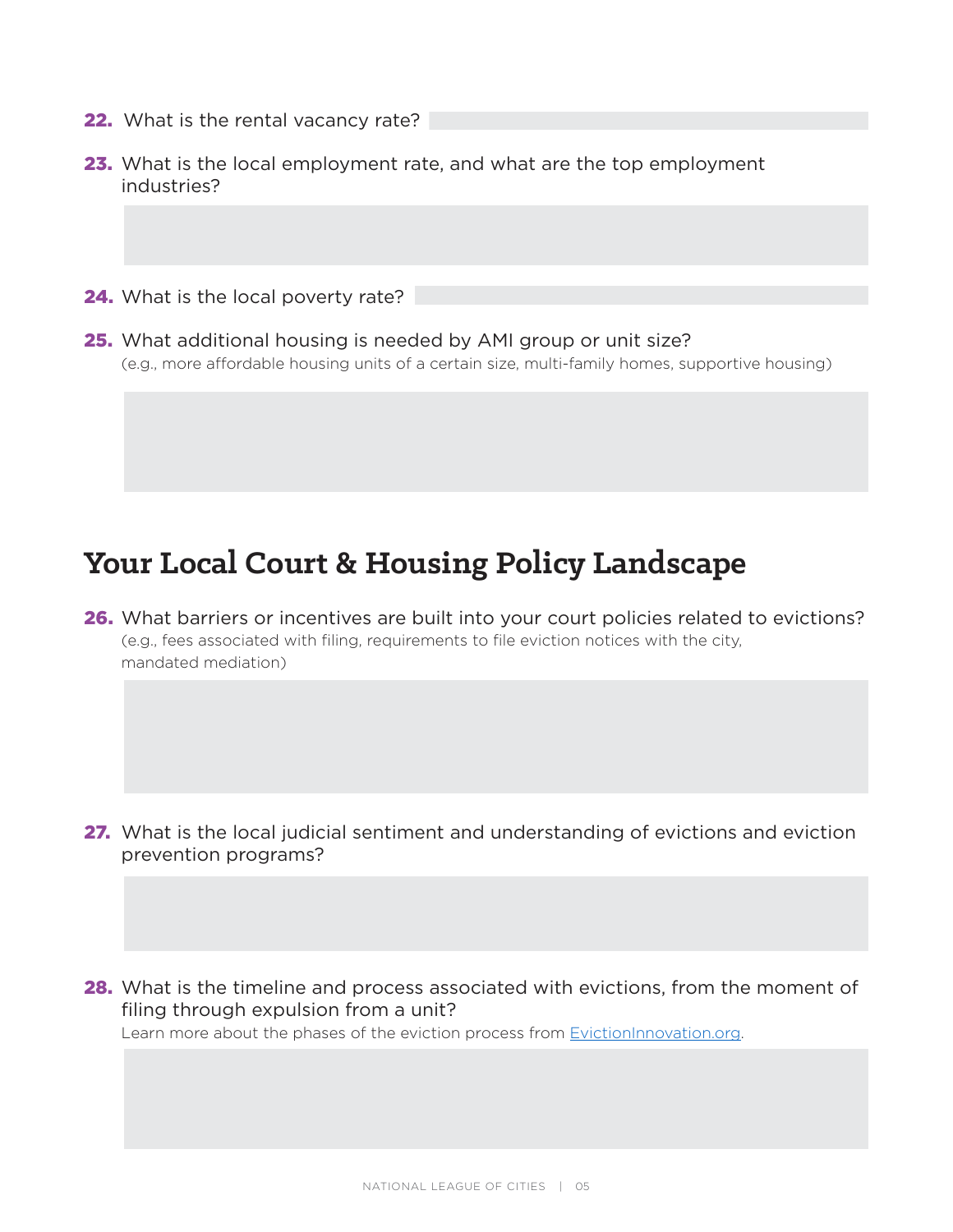29. What legal protections are in place at the state, county or local level related to landlord and tenant litigation? (e.g., "Just Cause" eviction laws, right to counsel programs)

30. Is there an eviction data sharing agreement in place between the court and city officials?

### **Your Eviction Prevention Programs & Community Partners**

**31.** What local stakeholders are involved in the process of filing, processing or carrying out an eviction?

32. What prevention programs and supports are available through government agencies such as state, local and county departments and community partners, and how are these programs funded?

Be sure to consider programs that serve both landlords and tenants. (e.g., emergency rental assistance programs or utility assistance, eviction diversion programs, eviction mediation services, legal aid, resource hotlines, housing navigators)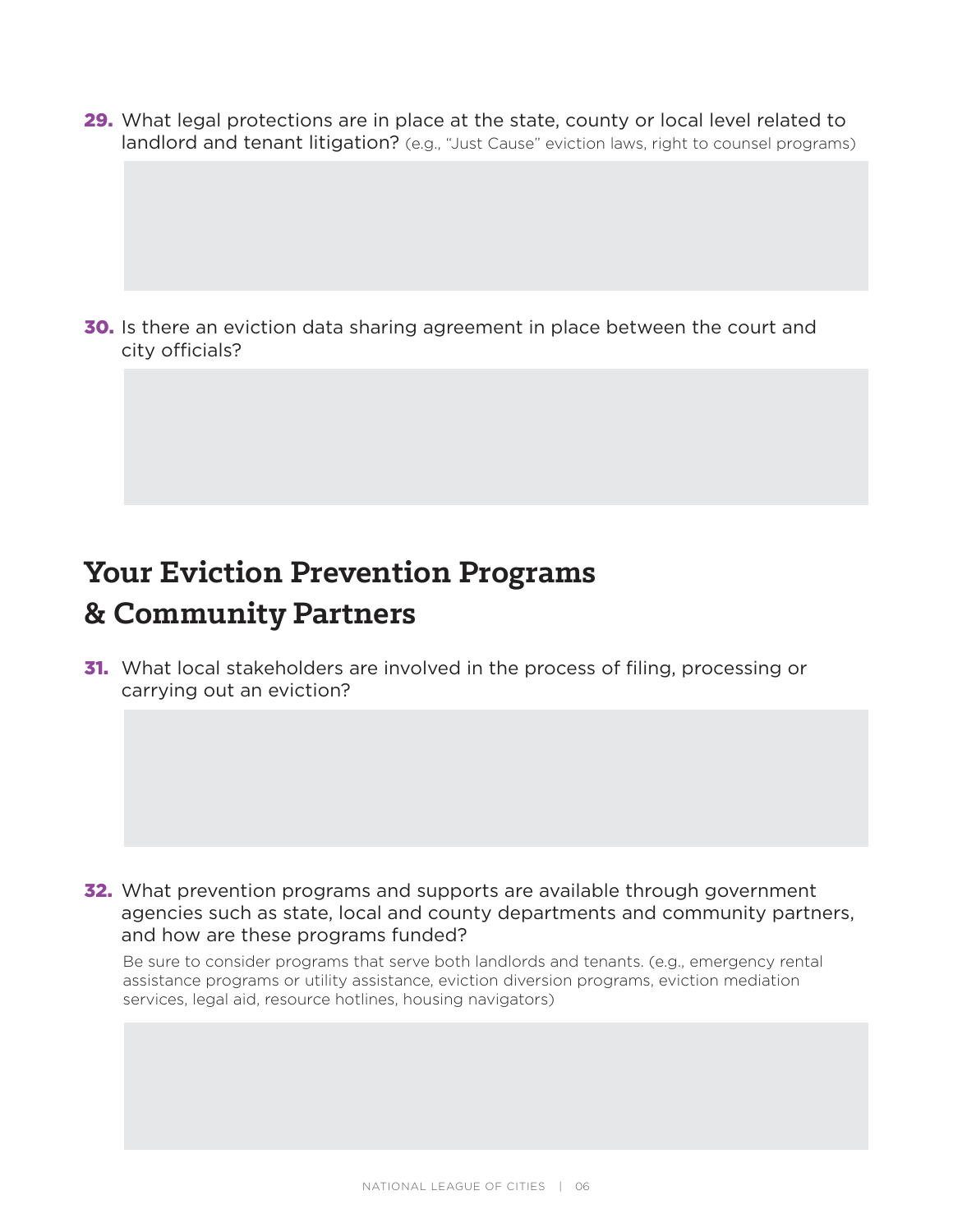33. How do the available prevention programs and supports center racial and gender equity to ensure those disproportionately impacted are being served?

34. What local stakeholders are involved in eviction prevention work?

**35.** What types of individuals or households are not being served by existing eviction prevention programs? What are the gaps?

36. What do the local demographic, geographic and economic factors indicate about how eviction prevention should be tackled?